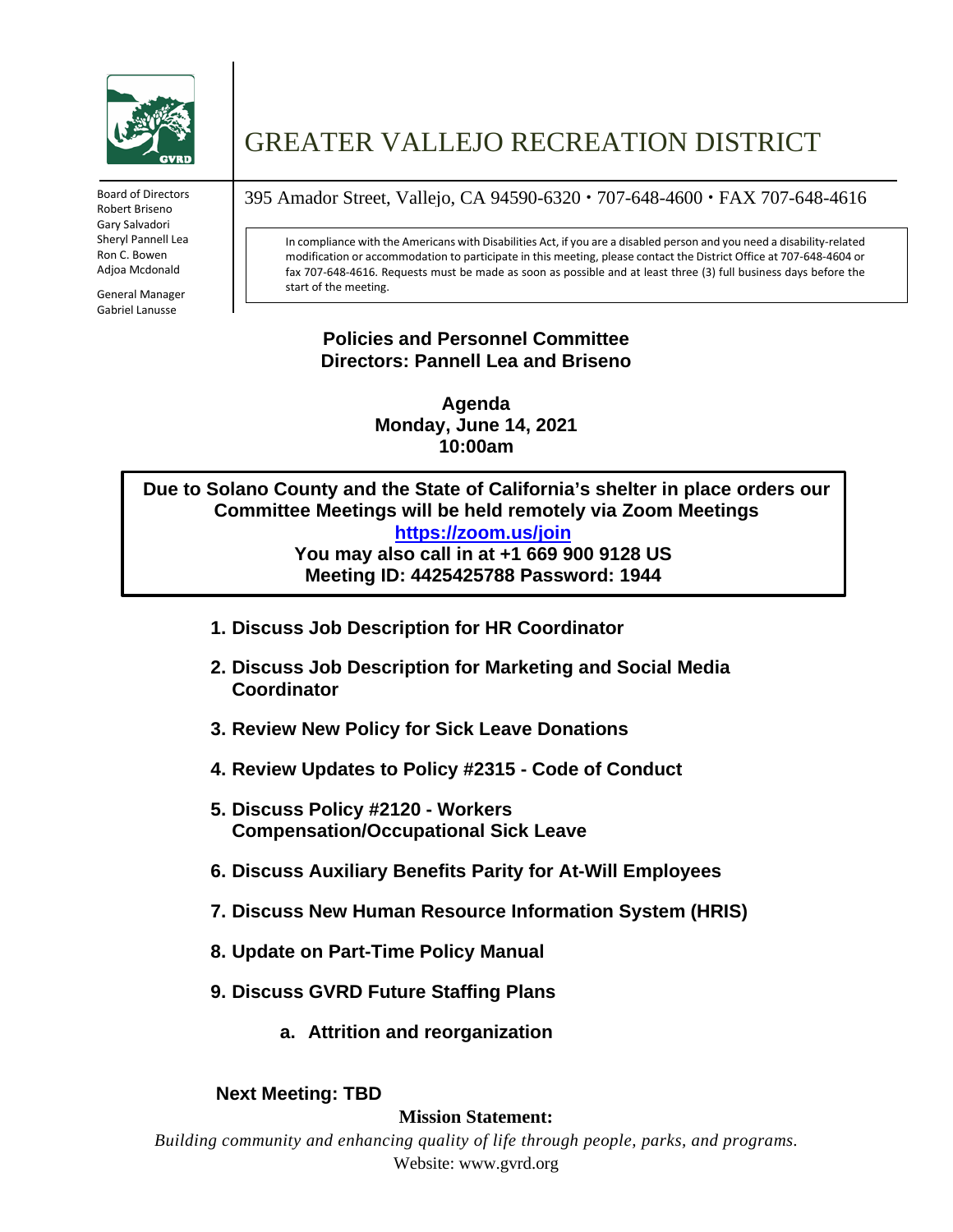| <b>Classification Title</b> | Human Resources Coordinator |
|-----------------------------|-----------------------------|
| <b>Job Code</b>             | Confidential, At-will       |
| <b>FLSA Status</b>          | Non-Exempt                  |
| <b>Salary Grade</b>         | 46S                         |
| <b>Reports To</b>           | Human Resources Manager     |

# **GENERAL SUMMARY**

This position is an at-will, confidential position responsible for human resources (HR) administrative support at site, including employment, pre-employment process, applicant tracking, workers' compensation reporting, new hire onboarding, personnel change notifications and benefits administration. Supports the District by providing effective customer service to both internal and external customers and applicants. Administrator for employee relations, employee onboarding, and administrative support for HR. Update and maintain employee information within HRIS. Functions as a team member within the department and organization, as required, and perform any duty assigned to best serve the company.

# **ESSENTIAL DUTIES & RESPONSIBILITIES**

*The intent of this job description is to provide a representative summary of the major duties and responsibilities performed by employees in this job. Employees may be requested to perform job-related tasks other than those specifically presented in this description.*

- Benefits administration
- Collecting interview feedback, recording recruiting activity regarding applicant tracking, facilitating candidate hiring forums and other tasks related to the interview process
- Overseeing candidate experience (including travel coordination, reimbursement of candidate expenses and background checks)
- Providing timely feedback to all stakeholders in the hiring process
- Help develop and support new employee onboarding (including document verification)
- Oversee compliance and assist with Company-wide trainings
- Human Resources administrative assistance
- Assistance with Workers' Compensation claims
- First point of contact with employee relations
- Champion data accuracy by managing HR records and data including input, auditing and cleanup in HRIS systems
- Maintain and update HR systems, materials, resources, and files
- Assist with planning and coordinate Company wide HR initiatives and programs (including culture events)
- Support the operations of our offboarding process for employee terminations
- Other ad hoc projects determined by ongoing needs of the Company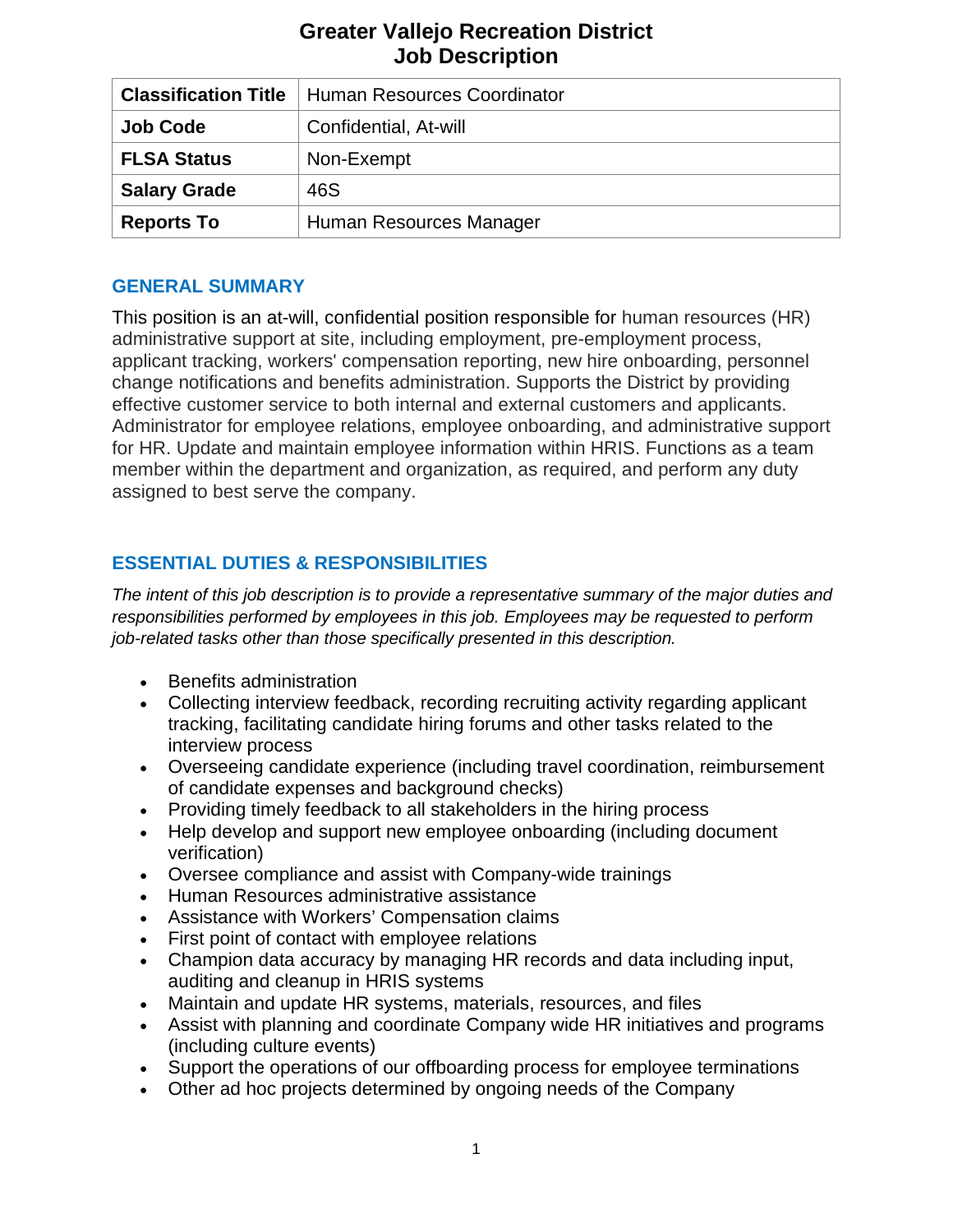| <b>Classification Title</b> | Human Resources Coordinator |
|-----------------------------|-----------------------------|
| <b>Job Code</b>             | Confidential, At-will       |
| <b>FLSA Status</b>          | Non-Exempt                  |
| <b>Salary Grade</b>         | 46S                         |
| <b>Reports To</b>           | Human Resources Manager     |

## **SUPERVISORY RESPONSIBILITIES**

• Work requires providing guidance and the potential to oversee part-time employees. This position may oversee work quality, training, instructing, and work assignments.

# **HUMAN COLLABORATION & JOB IMPACT**

*This area describes the personal interaction with others outside direct reporting relationships as*  well as the impact the job has on GVRD, the department or unit objectives, the output of *services, or employee or public satisfaction.*

• Work may require providing advice to others outside direct reporting relationships on specific problems or general policies. Contacts may require the consideration of different points of view to reach agreement. Elements of persuasion may be necessary to gain cooperation and acceptance of ideas. The impact the job has on GVRD is limited in terms of time, money, or public/employee relations.

# **FISCAL RESPONSIBILITY**

*This section describes the accountability and participation if any, as it relates to the fiscal accountability within department or assigned area(s) of responsibility.*

• Position has limited fiscal responsibility. May assist in the collection of data in support of recommendations for departmental budget allocations. May monitor division or program/promotional level budget and expenditures.

## **MINIMUM QUALIFICATIONS**

#### **Required Education and Experience**

- High School diploma preferred
- One (1) to three (3) years' experience in Human Resources or related area
- Any equivalent combination of training, education, and experience that provides the required skills, knowledge and abilities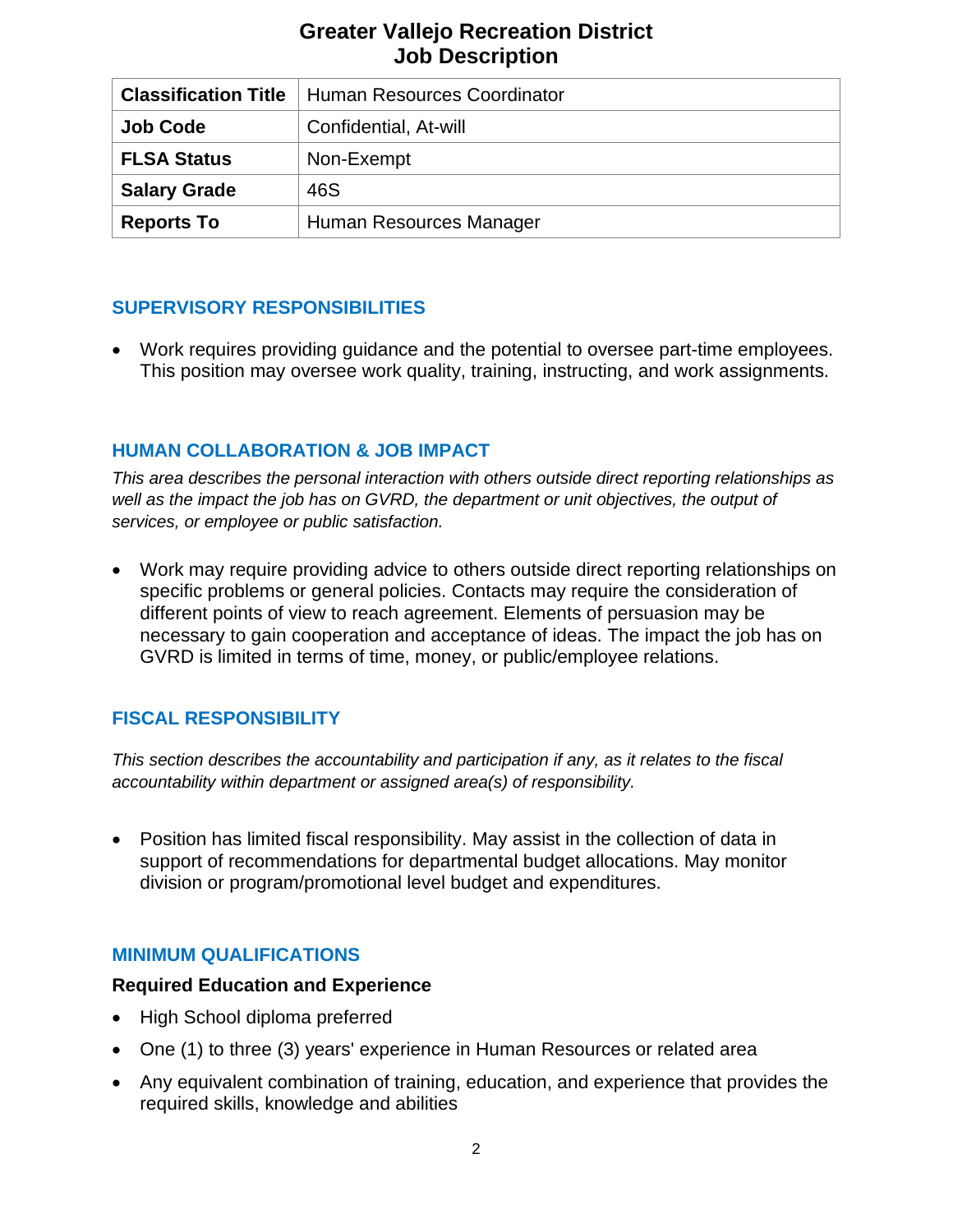| <b>Classification Title</b> | Human Resources Coordinator |
|-----------------------------|-----------------------------|
| <b>Job Code</b>             | Confidential, At-will       |
| <b>FLSA Status</b>          | Non-Exempt                  |
| <b>Salary Grade</b>         | 46S                         |
| <b>Reports To</b>           | Human Resources Manager     |

## **Required Licenses or Certifications**

• Driver's License

# **COMPETENCIES FOR SUCCESSFUL PERFORMANCE OF JOB DUTIES**

# **Knowledge of:**

- English grammar, spelling, and punctuation
- Principles and practices of basic bookkeeping
- Modern office procedures, methods and computer equipment
- Intermediate knowledge with Applicant Tracking Processes and/or Systems, HRIS (knowledge of Arc systems is preferred, Outlook Calendar, and Microsoft office suite
- Human Resources, employee life cycle procedures-
- Comfortable with working independently and with limited supervision
- Organized, detail oriented and don't sweat the small stuff
- Take pride in your work and deliver consistent results, consistently
- Principles of business letter writing and report preparation-

## **Skill in:**

- Interpersonal skills necessary to develop and maintain effective and appropriate working relationships
- Performing a variety of duties, often changing from one task to another of a different nature
- Performing basic mathematical functions such as addition, subtraction, multiplication, division, percentages, and ratios
- Attention to detail

## **Ability to:**

- Meet schedules and deadlines of the work
- Understand and carry out oral and written directions
- Accurately organize and maintain paper documents and electronic files
- Maintain the confidentiality of information and professional boundaries
- Perform human resources clerical work requiring use of independent judgment and initiative.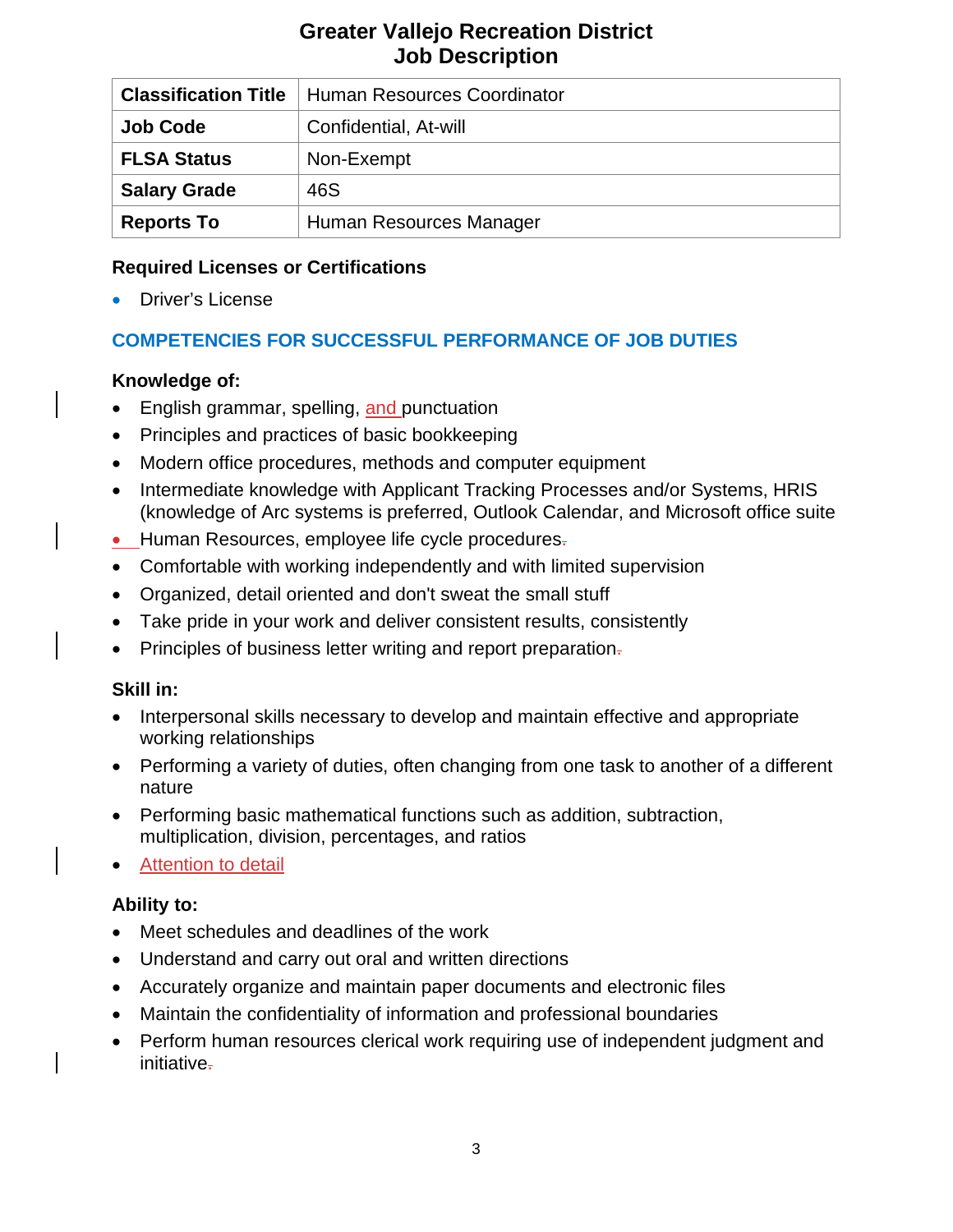| <b>Classification Title</b> | Human Resources Coordinator |
|-----------------------------|-----------------------------|
| <b>Job Code</b>             | Confidential, At-will       |
| <b>FLSA Status</b>          | Non-Exempt                  |
| <b>Salary Grade</b>         | 46S                         |
| <b>Reports To</b>           | Human Resources Manager     |

# **WORK ENVIRONMENT/CONDITIONS**

*The work environment and exposures described here are representative of those an employee encounters while performing the essential functions of this job. Reasonable accommodations may be made to enable individuals with disabilities to perform the essential functions.*

| <b>Work Environment</b>                                          | <b>Seldom</b><br>or Never | <b>Sometimes</b> | <b>Frequently</b><br>or Often |
|------------------------------------------------------------------|---------------------------|------------------|-------------------------------|
| Office or similar indoor environment                             |                           |                  | X                             |
| Outdoor environment                                              | X                         |                  |                               |
| Street environment (near moving traffic)                         | X                         |                  |                               |
| <b>Construction site</b>                                         | X                         |                  |                               |
| Confined space                                                   | X                         |                  |                               |
| Vehicle                                                          |                           | X                |                               |
| Warehouse environment                                            | X                         |                  |                               |
| Shop environment                                                 | X                         |                  |                               |
| Other                                                            | X                         |                  |                               |
| <b>Exposures</b>                                                 | <b>Seldom</b><br>or Never | <b>Sometimes</b> | <b>Frequently</b><br>or Often |
| Individuals who are hostile or irate                             |                           | X                |                               |
| Individuals with known violent backgrounds                       | X                         |                  |                               |
| Extreme cold (below 32 degrees)                                  | X                         |                  |                               |
| Extreme heat (above 100 degrees)                                 | X                         |                  |                               |
| Communicable diseases                                            | X                         |                  |                               |
| Moving mechanical parts                                          | X                         |                  |                               |
| Fumes or airborne particles                                      | X                         |                  |                               |
| Toxic or caustic chemicals, substances or waste                  | X                         |                  |                               |
| Loud noises (85+ decibels such as heavy trucks,<br>construction) | X                         |                  |                               |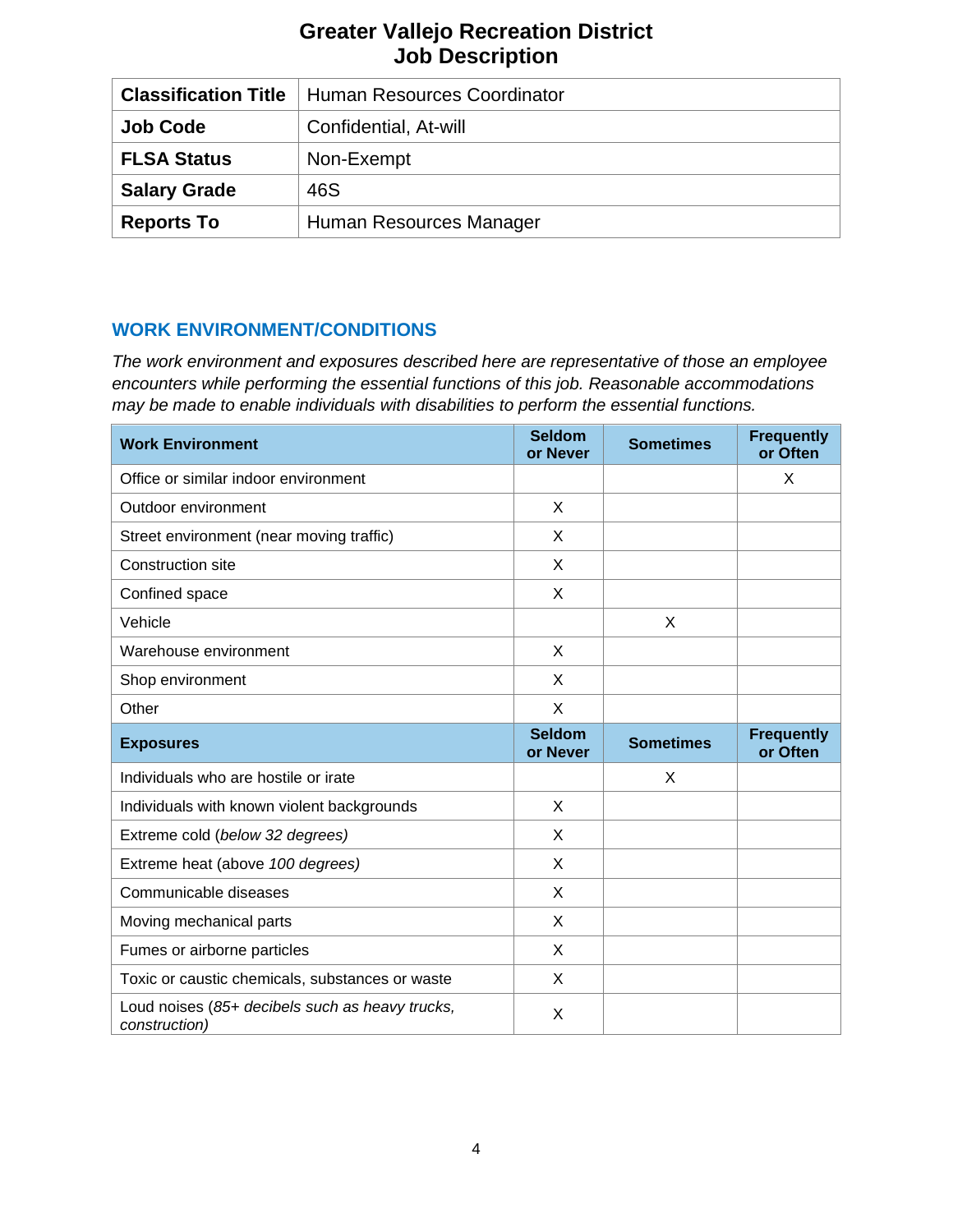| <b>Classification Title</b> | Human Resources Coordinator |
|-----------------------------|-----------------------------|
| <b>Job Code</b>             | Confidential, At-will       |
| <b>FLSA Status</b>          | Non-Exempt                  |
| <b>Salary Grade</b>         | 46S                         |
| <b>Reports To</b>           | Human Resources Manager     |

## **WORKING CONDITIONS & PHYSICAL DEMANDS**

*The physical demands described here are representative of those that must be met by an employee to successfully perform the essential functions of this job. Reasonable accommodations may be made to enable individuals with disabilities to perform the essential functions.*

• This position is relative free from unpleasant environmental conditions or hazards and is *generally sedentary*. Incumbents may be required to exert up to 10 pounds of force occasionally, a negligible amount of force frequently, and/or constantly having to lift, carry, push, pull or otherwise move objects, including the human body. Sedentary work involves sitting most of the time. Jobs are sedentary if walking and standing are required only occasionally and all other sedentary criteria are met.

## **POSITION TYPE/EXPECTED HOURS OF WORK**

This is a full-time position. Generally, days and hours of work are Monday through Friday, 8:00 a.m. to 5 p.m. but can vary dependent on need.

## **TRAVEL**

#### **WORK AUTHORIZATION/SECURITY CLEARANCE (IF APPLICABLE)**

This position does not require security clearance.

#### **EEO STATEMENT**

GVRD is an equal opportunity employer.

#### **ACKNOWLEDGEMENT**

*The above statements are intended to describe the general nature and level of the work being performed by people assigned to this position. This is not an exhaustive list of all duties and responsibilities. GVRD reserves the right to amend and change responsibilities to meet business and organizational needs as necessary. Employee(s) will be required to follow any other job-related instructions and to perform any*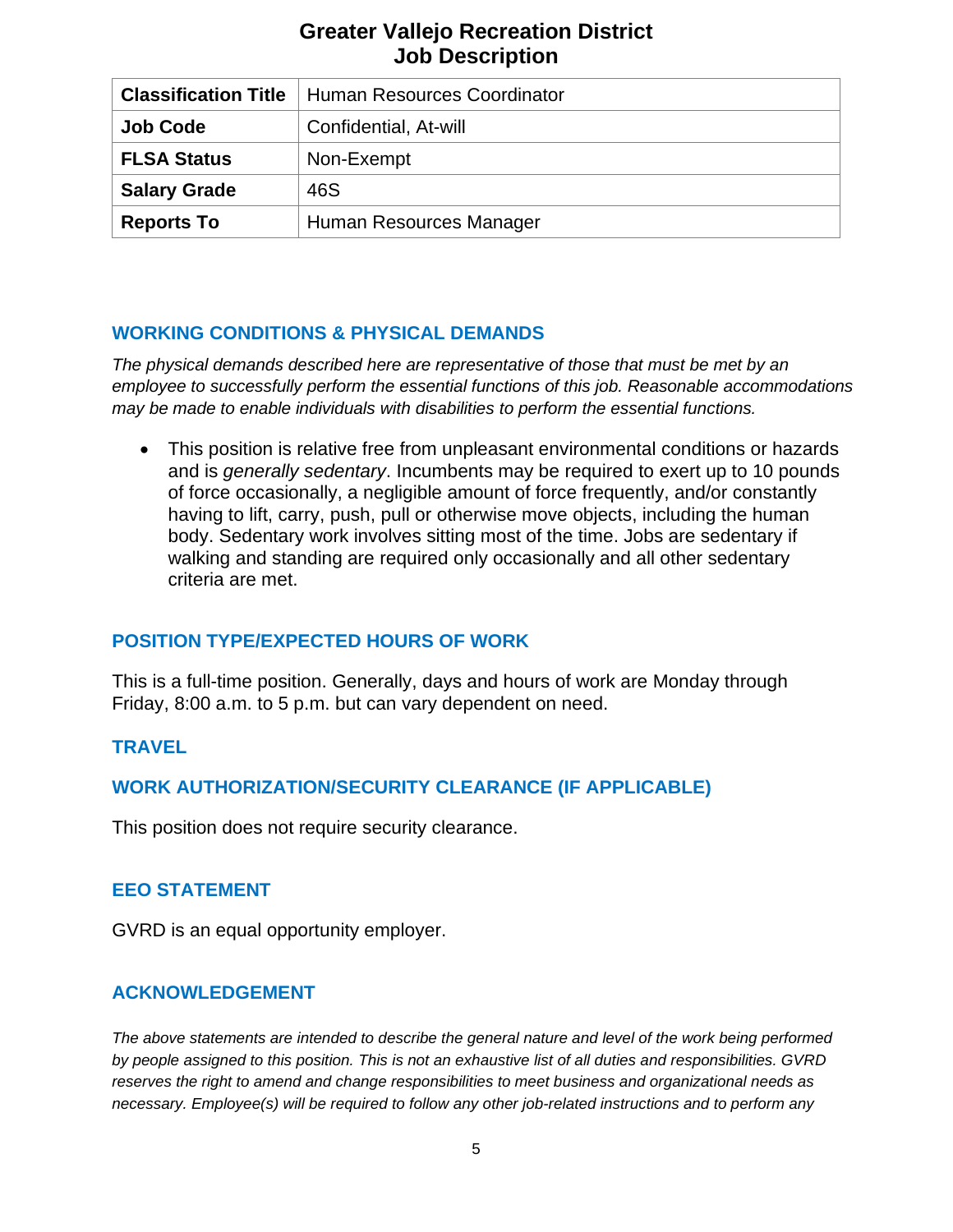| <b>Classification Title</b> | Human Resources Coordinator |
|-----------------------------|-----------------------------|
| <b>Job Code</b>             | Confidential, At-will       |
| <b>FLSA Status</b>          | Non-Exempt                  |
| <b>Salary Grade</b>         | 46S                         |
| <b>Reports To</b>           | Human Resources Manager     |

*other job-related duties requested by any person authorized to give instructions or assignments. Directly related experience/education beyond the minimum stated may be substituted where appropriate at the discretion of the Human Resources Department.*

Please sign, date and present this receipt and acknowledgment form to the Human Resources Department. This receipt and acknowledgment form will be kept in your personnel file.

Employee Name (Print)\_\_\_\_\_\_\_\_\_\_\_\_\_\_\_\_\_\_\_\_\_\_\_\_\_\_\_\_\_

Employee Signature:\_\_\_\_\_\_\_\_\_\_\_\_\_\_\_\_\_\_\_\_\_\_\_\_\_\_\_\_\_\_\_ Date:\_\_\_\_\_\_\_\_\_\_\_\_\_\_\_\_\_

| Date created         | 12/13/2020 |
|----------------------|------------|
| <b>Dates revised</b> |            |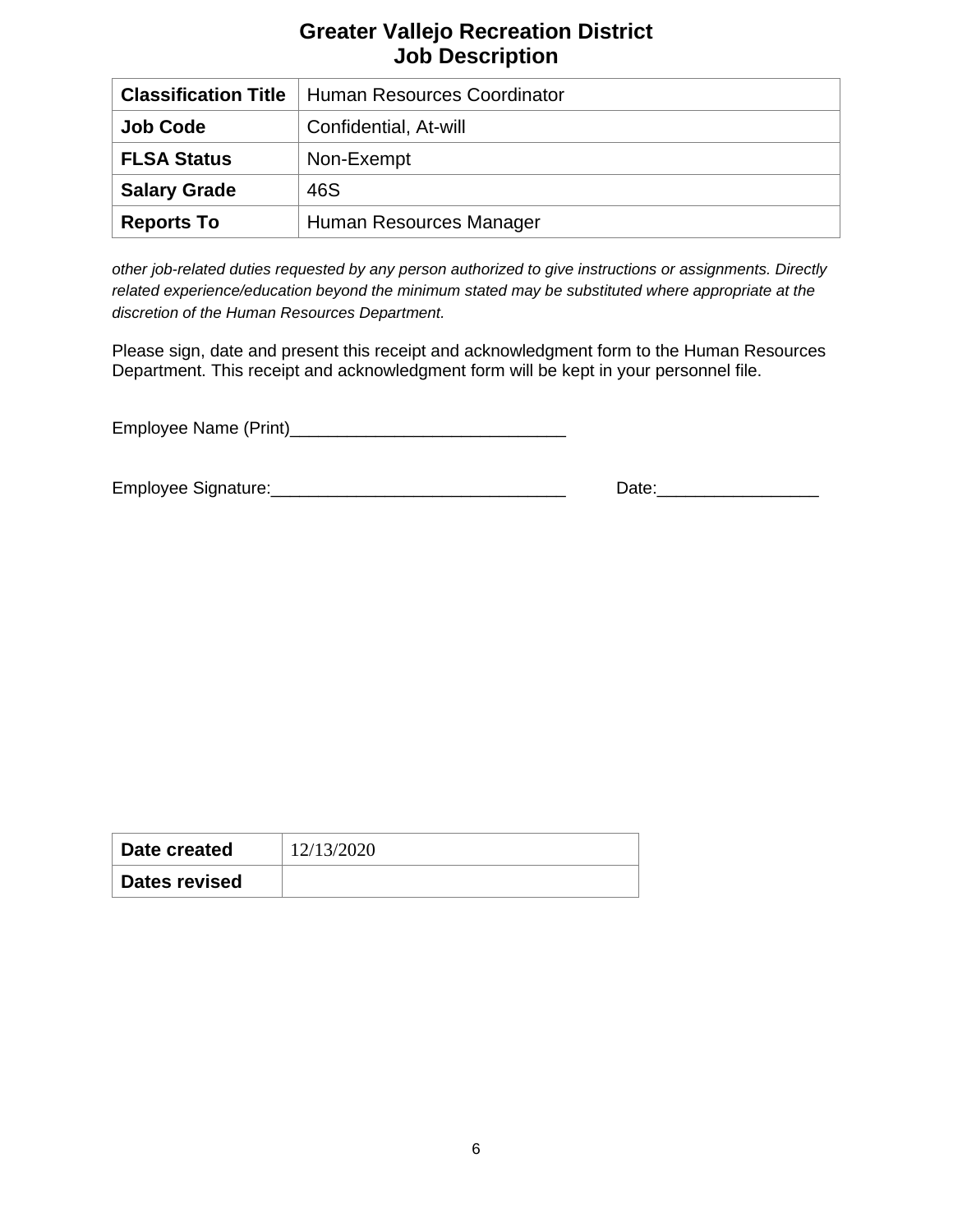| <b>Classification Title</b> | Marketing and Social Media Coordinator       |
|-----------------------------|----------------------------------------------|
| <b>Job Code</b>             |                                              |
| <b>FLSA Status</b>          | Non-Exempt                                   |
| <b>Salary Grade</b>         | 46S                                          |
| <b>Reports To</b>           | <b>Administrative Supervisor/Board Clerk</b> |

## **GENERAL SUMMARY**

This position is responsible for coordinating and managing the District's marketing plan and social media profiles, developing, and maintaining blogs, video feeds, trending social networking sites, District Website, and resource centers. You will work closely with the Administrative Supervisor/Board Clerk and Executive Staff and to create unique content and complete projects that ensures consistency with District strategies, commitments, and goals. To succeed, you must be tech savvy, a strong communicator, organized, a team player, can take direction and take the lead, as needed.

# **ESSENTIAL DUTIES & RESPONSIBILITIES**

*The intent of this job description is to provide a representative summary of the major duties and responsibilities performed by employees in this job. Employees may be requested to perform job-related tasks other than those specifically presented in this description.*

- Implement marketing and social media strategies that build brand awareness, generate inbound traffic and product usage
- Work with District departments to create meaningful content
- Stay current with social media trends and best practices
- Research opportunities for new social marketing platforms and select adapt current process to fit department and professional needs
- Generate, edit publish and share content daily
- Discuss completed and pending tasks with team members, as well as introduce new ideas that create excitement and organization
- Write, develop and strategize online content production and scheduling
- Assist with crisis management, bad reviews, and negative news communications
- Moderate user-generated content and messages appropriately, based on company and community policies
- Track and analyze analytics reports to gain insight on traffic, demographics, and effectiveness; utilize this information to positively affect future outcomes
- Build meaningful connections and encourage community members through dialog and messaging
- Attend conferences/events and interact via networking and live posting
- Engage in relevant social discussion about the organization, brand, competitors, and/or industry from existing customers and new guests/audiences
- Maintain a strong brand presence that is uniform across all social media platforms, including but not limited to Facebook, Instagram, Twitter, LinkedIn, etc.
- Take a lead role in research activities, brainstorms, and development of social tactics utilizing available resources and understanding of outlined KPI's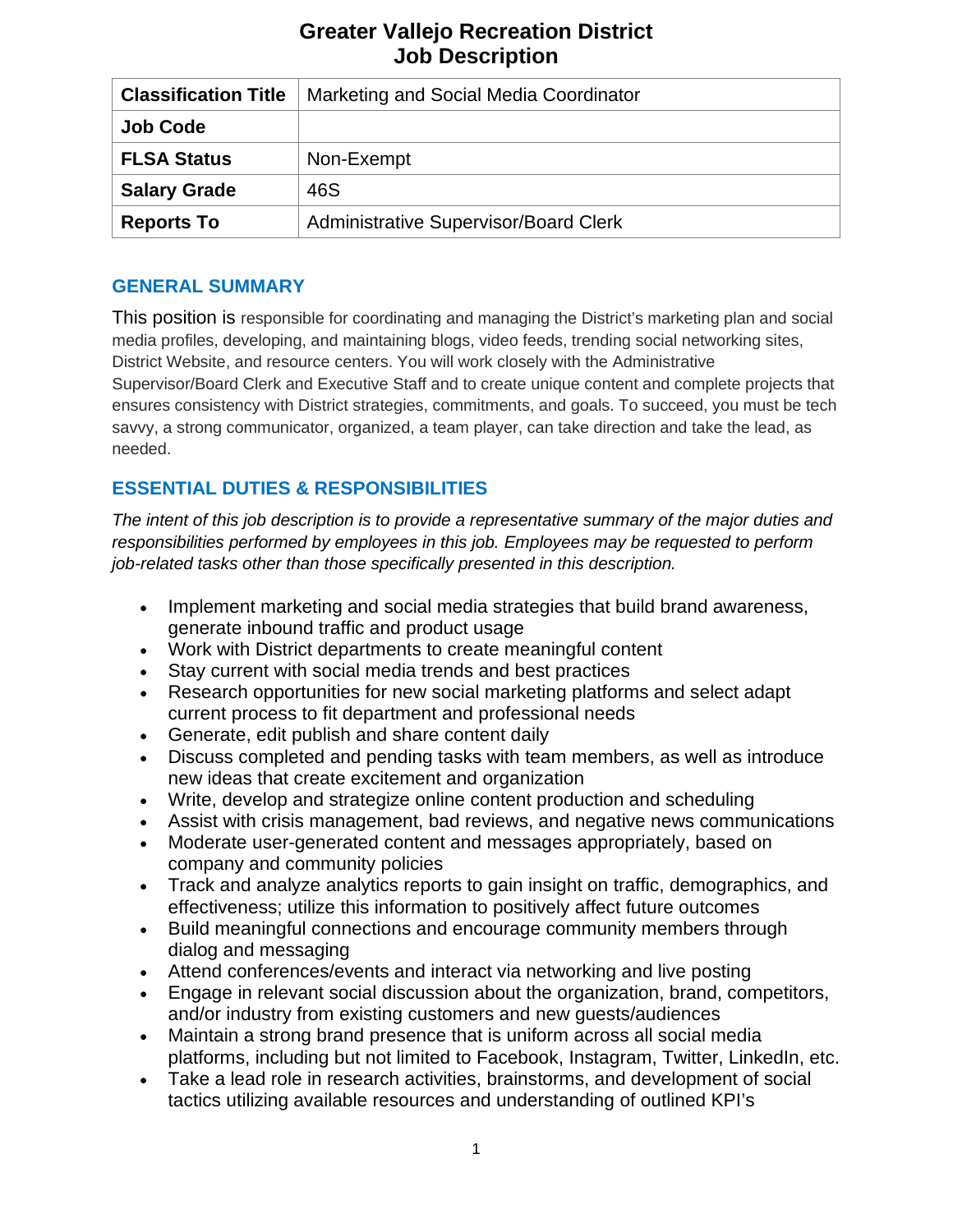| <b>Classification Title</b> | Marketing and Social Media Coordinator       |
|-----------------------------|----------------------------------------------|
| <b>Job Code</b>             |                                              |
| <b>FLSA Status</b>          | Non-Exempt                                   |
| <b>Salary Grade</b>         | 46S                                          |
| <b>Reports To</b>           | <b>Administrative Supervisor/Board Clerk</b> |

- Create a marketing and social media content calendar
- Report on the state of social media accounts and create weekly/quarterly reports

## **SUPERVISORY RESPONSIBILITIES**

• Work requires providing guidance and the potential to oversee part-time employees. This position may oversee work quality, training, instructing, and work assignments.

#### **HUMAN COLLABORATION & JOB IMPACT**

*This area describes the personal interaction with others outside direct reporting relationships as well as the impact the job has on GVRD, the department or unit objectives, the output of services, or employee or public satisfaction.*

• Work may require providing advice to others outside direct reporting relationships on specific problems or general policies. Contacts may require the consideration of different points of view to reach agreement. Elements of persuasion may be necessary to gain cooperation and acceptance of ideas. The impact the job has on GVRD is limited in terms of time, money, or public/employee relations.

## **FISCAL RESPONSIBILITY**

*This section describes the accountability and participation if any, as it relates to the fiscal accountability within department or assigned area(s) of responsibility.*

• Position has limited fiscal responsibility. May assist in the collection of data in support of recommendations for departmental budget allocations. May monitor division or program/promotional level budget and expenditures.

## **MINIMUM QUALIFICATIONS**

#### **Required Education and Experience**

- Bachelor's degree in a field related to marketing preferred
- One (1) to two (2) years' experience in Marketing
- Any equivalent combination of training, education, and experience that provides the required skills, knowledge and abilities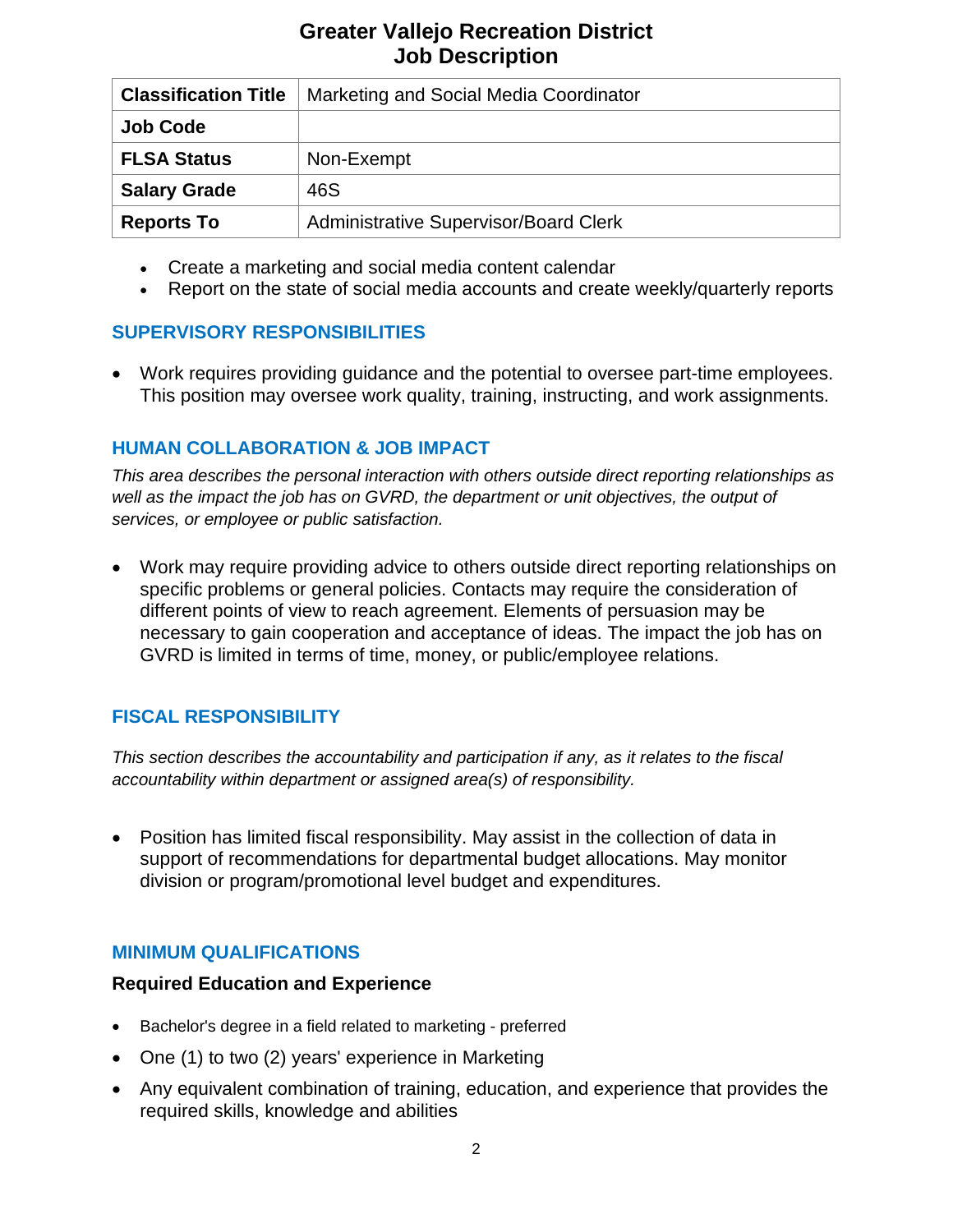| <b>Classification Title</b> | Marketing and Social Media Coordinator       |
|-----------------------------|----------------------------------------------|
| <b>Job Code</b>             |                                              |
| <b>FLSA Status</b>          | Non-Exempt                                   |
| <b>Salary Grade</b>         | 46S                                          |
| <b>Reports To</b>           | <b>Administrative Supervisor/Board Clerk</b> |

# **Required Licenses or Certifications**

• Driver's License

# **COMPETENCIES FOR SUCCESSFUL PERFORMANCE OF JOB DUTIES**

# **Knowledge of:**

- Excellent writing, storytelling, and communication skills through social media
- A "strategy mindset" around followers building
- Creative strategic contents for social media platforms
- Has a proven track record of building a community on social media platforms
- Adobe Photoshop, Photography, light video editing, and other visual methods of communicating ideas and content
- Creating compelling social content that makes people excited to like, comment, and share.
- Comfortable with working independently and with limited supervision
- Taking pride in your work and deliver consistent results, consistently

# **Skill in:**

- Interpersonal skills necessary to develop and maintain effective and appropriate working relationships
- Performing a variety of duties, often changing from one task to another of a different nature
- Attention to detail
- Strong communication, multitasking, and analytical skills
- Experience with social media and communication tools
- Knowledge of multi-social media platforms
- Good analytical skills
- Display ability to work with cross functional departments
- •

# **Ability to:**

- Meet schedules and deadlines of the work
- Understand and carry out oral and written directions
- Accurately organize and maintain paper documents and electronic files
- Maintain the confidentiality of information and professional boundaries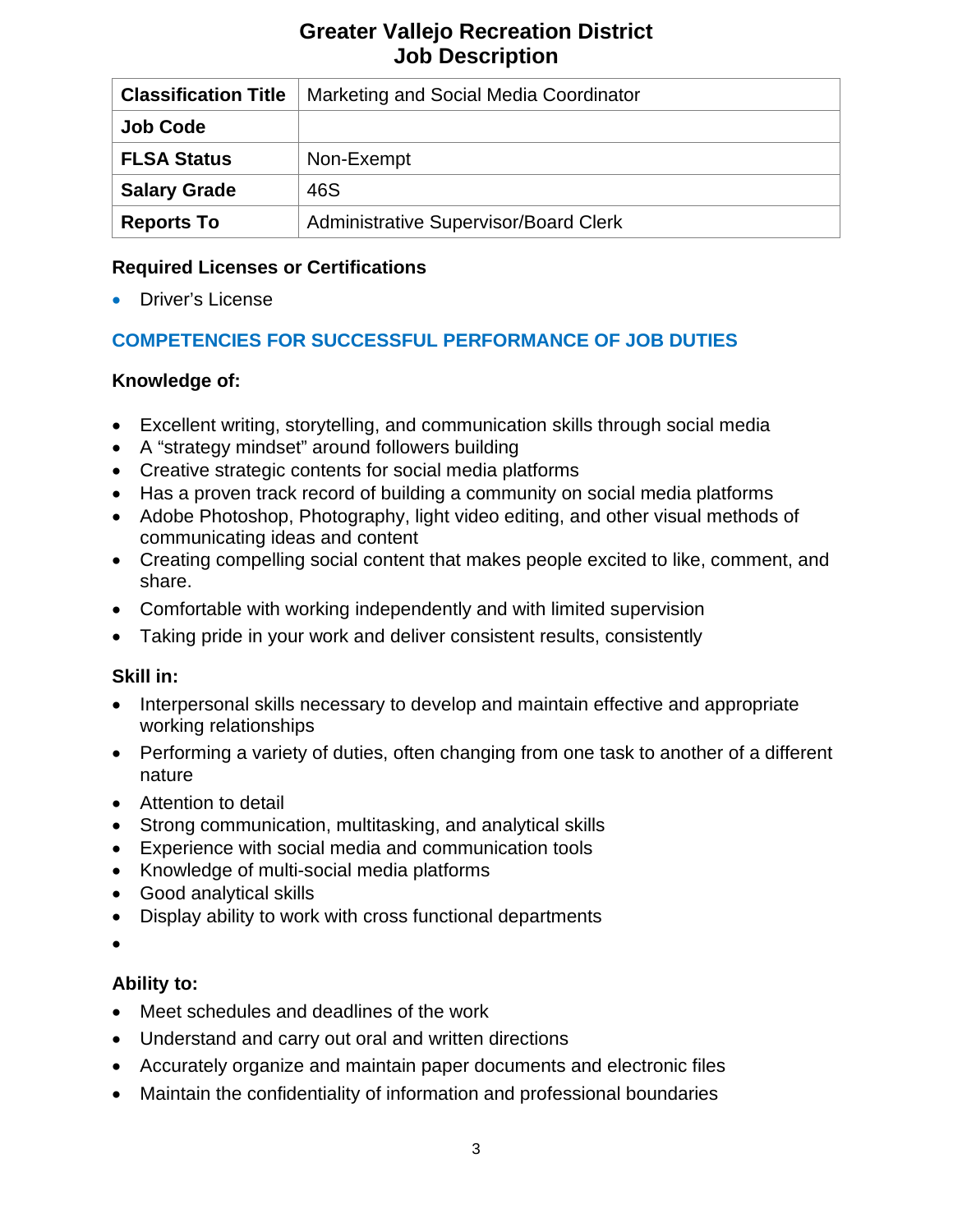| <b>Classification Title</b> | Marketing and Social Media Coordinator       |
|-----------------------------|----------------------------------------------|
| <b>Job Code</b>             |                                              |
| <b>FLSA Status</b>          | Non-Exempt                                   |
| <b>Salary Grade</b>         | 46S                                          |
| <b>Reports To</b>           | <b>Administrative Supervisor/Board Clerk</b> |

#### **WORK ENVIRONMENT/CONDITIONS**

*The work environment and exposures described here are representative of those an employee encounters while performing the essential functions of this job. Reasonable accommodations may be made to enable individuals with disabilities to perform the essential functions.*

| <b>Work Environment</b>                         | <b>Seldom</b><br>or Never | <b>Sometimes</b> | <b>Frequently</b><br>or Often |
|-------------------------------------------------|---------------------------|------------------|-------------------------------|
| Office or similar indoor environment            |                           |                  | X                             |
| Outdoor environment                             |                           | X                |                               |
| Street environment (near moving traffic)        |                           | X                |                               |
| <b>Construction site</b>                        |                           | X                |                               |
| Confined space                                  | X                         |                  |                               |
| Vehicle                                         |                           | X                |                               |
| Warehouse environment                           | X                         |                  |                               |
| Shop environment                                | X                         |                  |                               |
| Other                                           | X                         |                  |                               |
|                                                 |                           |                  |                               |
| <b>Exposures</b>                                | <b>Seldom</b><br>or Never | <b>Sometimes</b> | <b>Frequently</b><br>or Often |
| Individuals who are hostile or irate            |                           | X                |                               |
| Individuals with known violent backgrounds      | X                         |                  |                               |
| Extreme cold (below 32 degrees)                 | X                         |                  |                               |
| Extreme heat (above 100 degrees)                | X                         |                  |                               |
| Communicable diseases                           | X                         |                  |                               |
| Moving mechanical parts                         | X                         |                  |                               |
| Fumes or airborne particles                     | X                         |                  |                               |
| Toxic or caustic chemicals, substances or waste | X                         |                  |                               |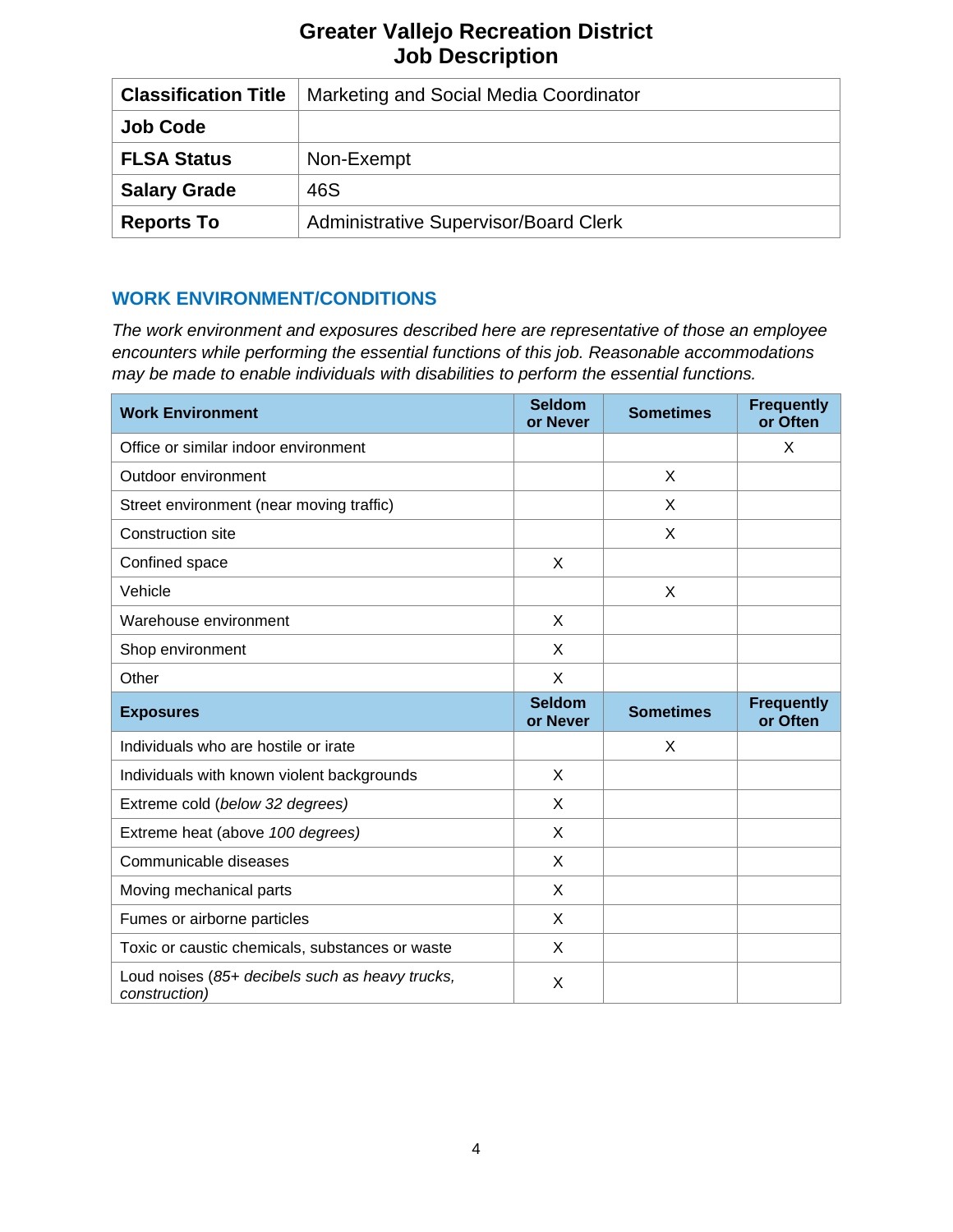| <b>Classification Title</b> | Marketing and Social Media Coordinator       |  |
|-----------------------------|----------------------------------------------|--|
| <b>Job Code</b>             |                                              |  |
| <b>FLSA Status</b>          | Non-Exempt                                   |  |
| <b>Salary Grade</b>         | 46S                                          |  |
| <b>Reports To</b>           | <b>Administrative Supervisor/Board Clerk</b> |  |

## **WORKING CONDITIONS & PHYSICAL DEMANDS**

*The physical demands described here are representative of those that must be met by an employee to successfully perform the essential functions of this job. Reasonable accommodations may be made to enable individuals with disabilities to perform the essential functions.*

• This position is relative free from unpleasant environmental conditions or hazards and is *generally sedentary*. Incumbents may be required to exert up to 10 pounds of force occasionally, a negligible amount of force frequently, and/or constantly having to lift, carry, push, pull or otherwise move objects, including the human body. Sedentary work involves sitting most of the time. Jobs are sedentary if walking and standing are required only occasionally and all other sedentary criteria are met.

# **POSITION TYPE/EXPECTED HOURS OF WORK**

This is a full-time position. Generally, days and hours of work are Monday through Friday, 8:00 a.m. to 5 p.m. but can vary dependent on need.

# **TRAVEL**

# **WORK AUTHORIZATION/SECURITY CLEARANCE (IF APPLICABLE)**

This position does not require security clearance.

## **EEO STATEMENT**

GVRD is an equal opportunity employer.

## **ACKNOWLEDGEMENT**

*The above statements are intended to describe the general nature and level of the work being performed by people assigned to this position. This is not an exhaustive list of all duties and responsibilities. GVRD reserves the right to amend and change responsibilities to meet business and organizational needs as necessary. Employee(s) will be required to follow any other job-related instructions and to perform any other job-related duties requested by any person authorized to give instructions or assignments. Directly*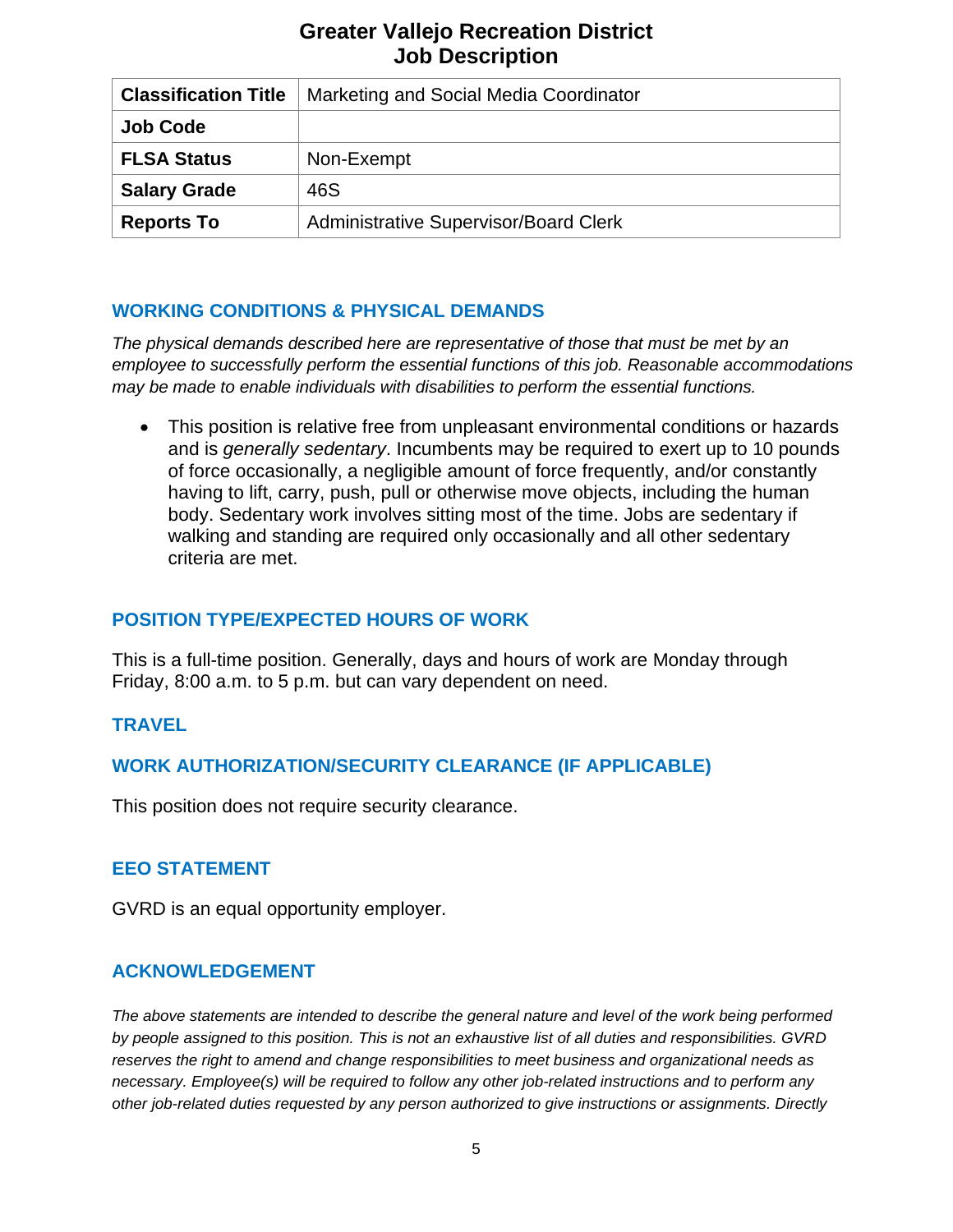| <b>Classification Title</b> | Marketing and Social Media Coordinator       |  |
|-----------------------------|----------------------------------------------|--|
| <b>Job Code</b>             |                                              |  |
| <b>FLSA Status</b>          | Non-Exempt                                   |  |
| <b>Salary Grade</b>         | 46S                                          |  |
| <b>Reports To</b>           | <b>Administrative Supervisor/Board Clerk</b> |  |

*related experience/education beyond the minimum stated may be substituted where appropriate at the discretion of the Human Resources Department.*

Please sign, date and present this receipt and acknowledgment form to the Human Resources Department. This receipt and acknowledgment form will be kept in your personnel file.

Employee Name (Print)\_\_\_\_\_\_\_\_\_\_\_\_\_\_\_\_\_\_\_\_\_\_\_\_\_\_\_\_\_

Employee Signature:\_\_\_\_\_\_\_\_\_\_\_\_\_\_\_\_\_\_\_\_\_\_\_\_\_\_\_\_\_\_\_ Date:\_\_\_\_\_\_\_\_\_\_\_\_\_\_\_\_\_

| Date created  | 12/13/2020 |
|---------------|------------|
| Dates revised |            |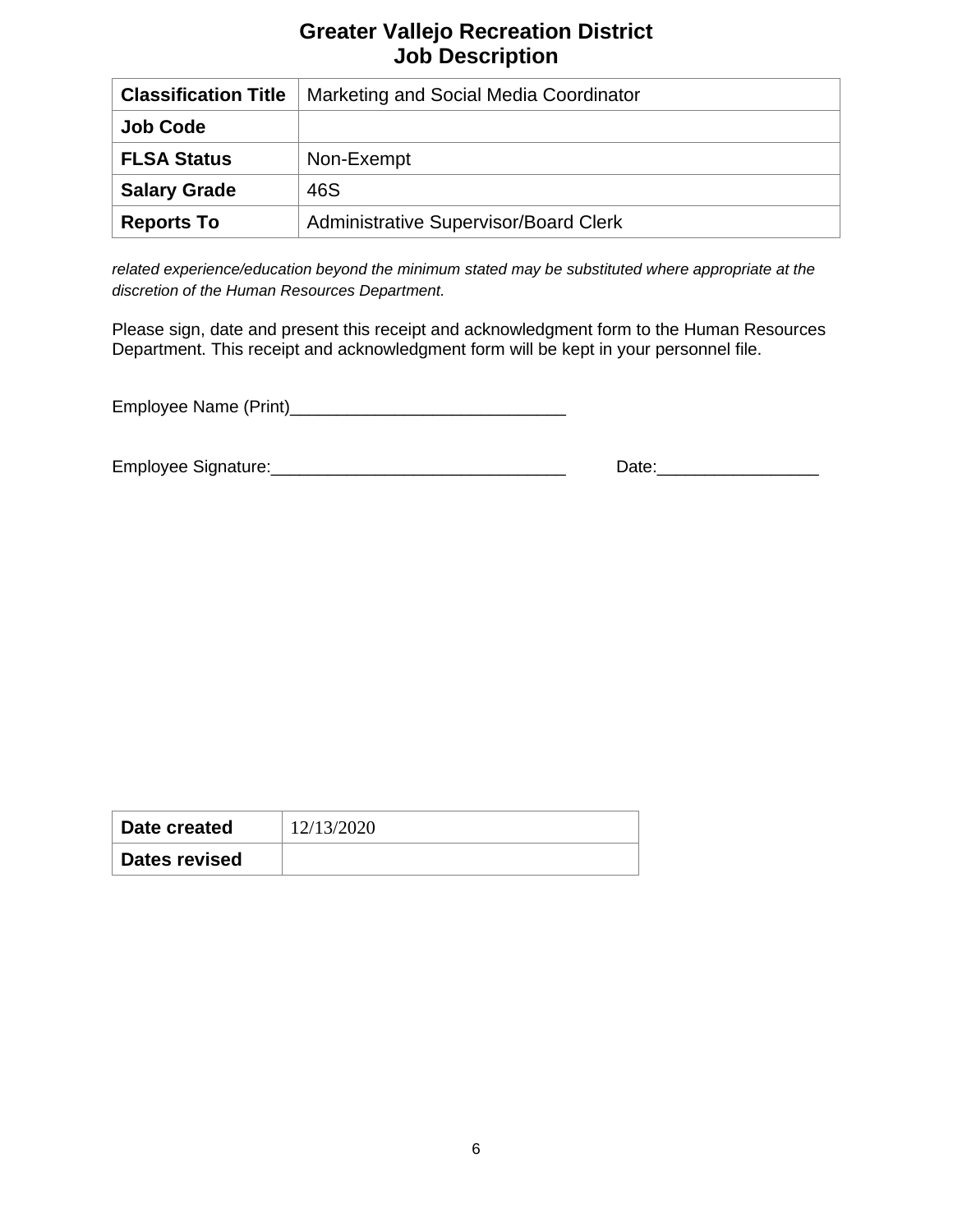#### Rules and Regulations

**POLICY NUMBER/TITLE: XXXX Sick Leave Transfer Rule and Regulation: XXXX**

Vacation/Sick Leave Donation Policies:

PURPOSE: To establish a procedure through which eligible employees may voluntarily donate a portion of their accrued vacation/sick leave balance to be transferred to assist another employee who has exhausted sick leave, and vacation, due to their extended illness or disability. POLICY: All full-time employees who have completed the probation period will be considered eligible to participate in this program. PROCEDURES:

1. Donations of accrued vacation/sick leave must be in whole hours, with a minimum of one hour per donation, a separate form must be completed for each pay period in which a donation is desired.

2. The donating employee shall specify the employee to receive the value of the donation. 3. Prior to proceeding the first donation(s) to an employee, the GVRD will verify the eligibility of the

named recipient (i.e. employee status and exhaustion of paid sick leave) and request the individual's written consent to receive donations. No donations will be processed until this written authorization is received. The authorization will remain valid until the individual revokes it or he/she becomes ineligible to participate in the program.

4. The donated vacation/sick leave will be transferred to the recipient, and processed by the finance department.

5. The IRS has ruled that the donating employee realizes no income and incurs no tax deductible expense or loss, either upon donation or payment to the recipient.

6. The City will not inform the recipient of the names of those donating hours or the number of hours donated.

7. The donations processed for a recipient each pay period shall be limited to the amount equal to that individual's regular gross earnings per pay period (i.e. his/her current hourly base rate multiplied by his/her schedule hours of work per pay period). In the event donations exceed this limit, they will be processed in order of the date on the donation authorization form, with the earliest date processed first. Excess donations will be held until the following pay period(s) and processed at that time.

8. Once a donation has been processed, neither the donor nor the recipient may revoke the transaction, even if it has not yet been transferred.

9. ADMINISTRATIVE RESPONSIBILITY: The Finance Department shall be responsible for implementing and maintaining this program.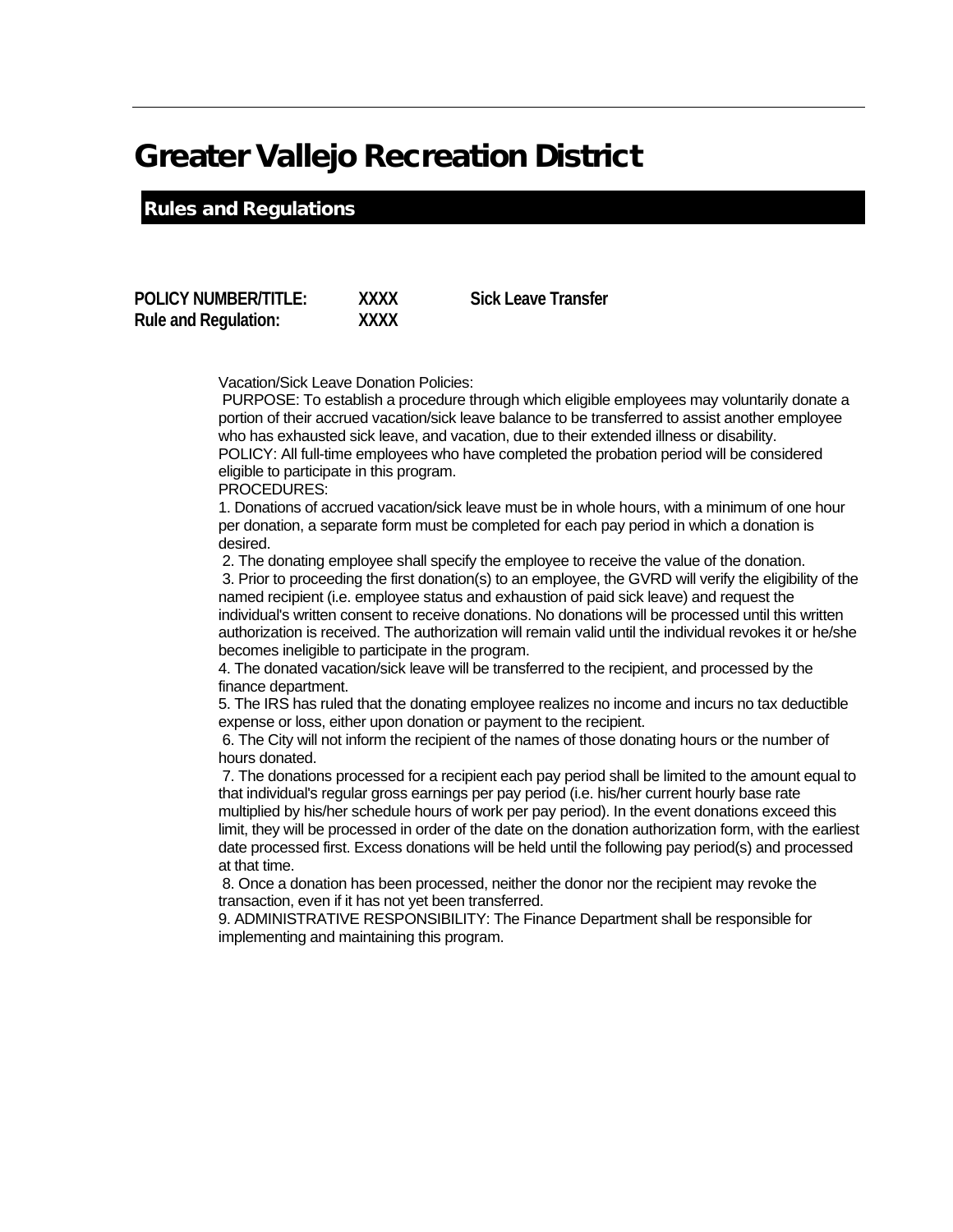| Greater Vallejo Recreation District VACATION/SICK LEAVE DONATION                                      |        |  |
|-------------------------------------------------------------------------------------------------------|--------|--|
| PROGRAM Vacation/Sick Leave Waiver & Donation Authorization Form Having read and                      |        |  |
| understood the GVRD Vacation/Sick Leave Donation Program on the back of this form, and                |        |  |
| subject to the terms and conditions set forth therein, I hereby voluntarily waive my entitlement to   |        |  |
| and donate                                                                                            |        |  |
| hour(s) of my accrued vacation,                                                                       |        |  |
| hour(s) of my accrued sick leave                                                                      |        |  |
| to the employee I have identified below: EMPLOYEE TO RECEIVE DONATION: Print name:                    |        |  |
|                                                                                                       | (Last) |  |
| (First) I understand that, upon submission of this form, I cannot control the timing of the deduction |        |  |
| of the donated hour(s) from my vacation/sick leave balance and that, while I will not be specifically |        |  |

|                                                                               | notified when the donation is processed, I may determine this by monitoring the vacation/sick leave |
|-------------------------------------------------------------------------------|-----------------------------------------------------------------------------------------------------|
| balance reported to the GVRD Board of Directors and department heads monthly. |                                                                                                     |
| Donor's Name (print):                                                         | (Last) (First) Donor's                                                                              |
| Social Security Number:                                                       | Donor's Department Name:                                                                            |
|                                                                               | Donor's Work Phone Number:                                                                          |

\_\_\_\_\_\_\_\_\_\_\_\_\_\_\_\_\_\_\_\_\_\_\_\_\_\_\_\_\_\_\_\_ Donor's Signature: \_\_\_\_\_\_\_\_\_\_\_\_\_\_\_\_\_\_\_\_\_\_\_\_\_\_\_\_\_\_\_\_\_\_\_\_\_\_\_\_\_\_\_\_\_ Date: \_\_\_\_\_\_\_\_\_\_\_\_\_\_\_\_\_\_\_\_ Return

 $form to:$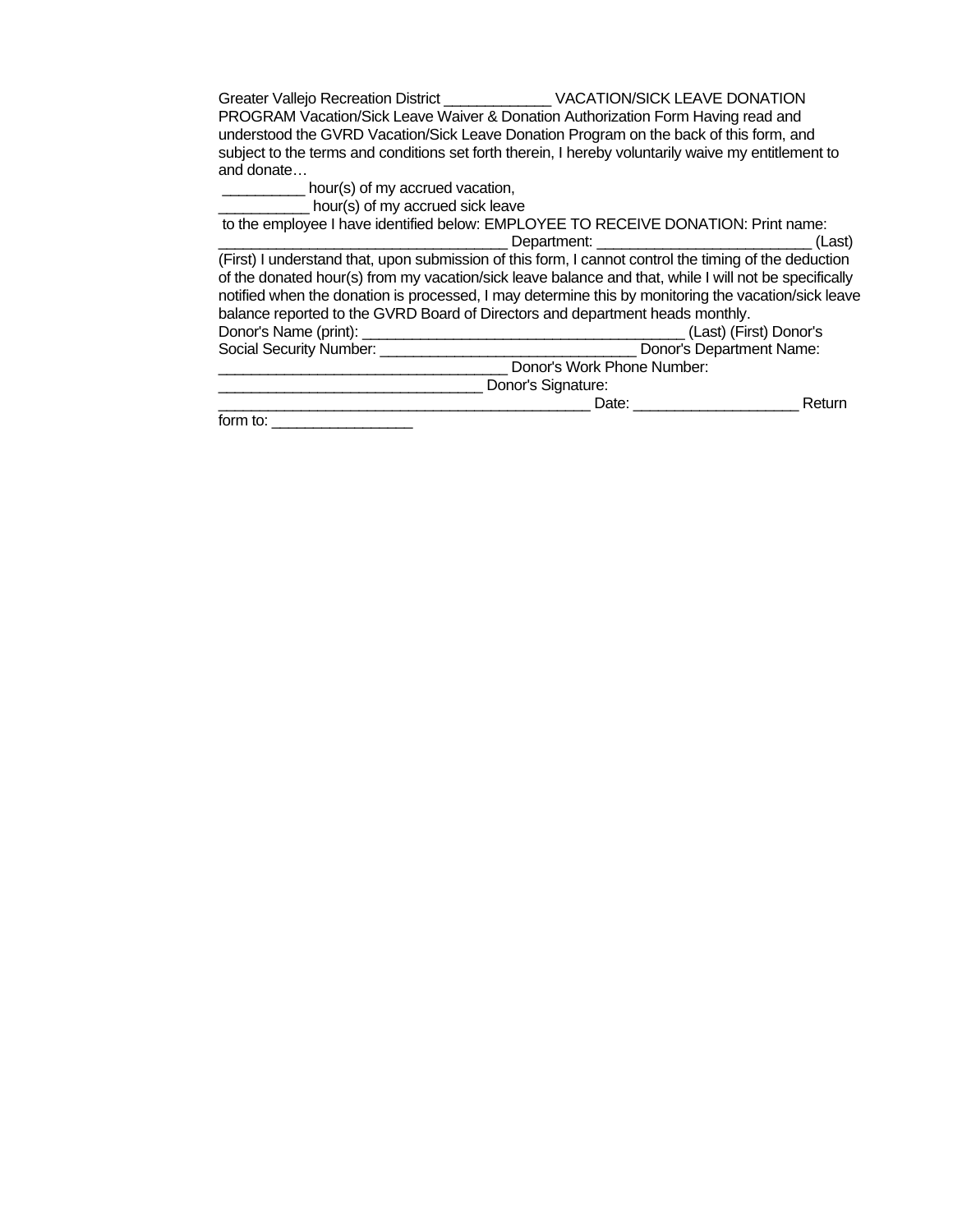# POLICY MANUAL

**POLICY TITLE: Employee Code of Conduct POLICY NUMBER:** 

The Greater Vallejo Recreation District (GVRD) is committed to the principles of integrity, accountability and employees rendering the best possible service to maintain the highest standards of conduct towards co-workers, customers, stakeholders and the community. GVRD expects all employees to follow the District Code of Conduct to demonstrate our values, deliver quality public service and to protect the interests and safety of all employees and the District.

The District has outlined the components of our Code of Conduct policy below and this applies to all GVRD employees including, but is not limited to, full-time, part-time, seasonal, contract, students, volunteers and interns.

All employees should respect their co-workers and customers. The District will not allow any kind of discriminatory behavior, harassment, threats, intimidation, violence or victimization. All employees have the right to work in a positive environment. Employees should follow our Equal Opportunity Policy 2225 in all aspects of their work, from recruitment and performance evaluations to interpersonal relations.

#### **Protection of District Property**

All employees should treat the District's property, whether material or intangible with respect and care.

Employees shouldn't misuse District equipment and operate equipment safely at all times and follow all safety precautions. This includes trademarks, copyright and other property information (District). Employees should only use this information to complete employee's job duties.

All valuable articles found in parks or areas under the jurisdiction of the District must be returned to the GVRD main office, 395 Amador Street, Vallejo, CA. The District will make every effort to contact the owner (when information is available to return item(s) to customer, individual or organization.

#### **Employee Behavior**

All employees must show integrity and professionalism in the workplace by being respectful and courteous to co-workers and the general public.

Be aware of how others perceive you.

#### **Gifts and Gratuities**

Employees may not give or accept gifts, entertainment, or any other personal benefit or privilege that would in any way influence or appear to influence any business decision. Accepting money, gifts, entertainment or any other benefit or preferential treatment from any existing or potential customer, vendor or business associate of the District, is strictly prohibited, except occasional gifts of modest value (less than \$20.00) and entertainment on a modest scale as part of customary business practice.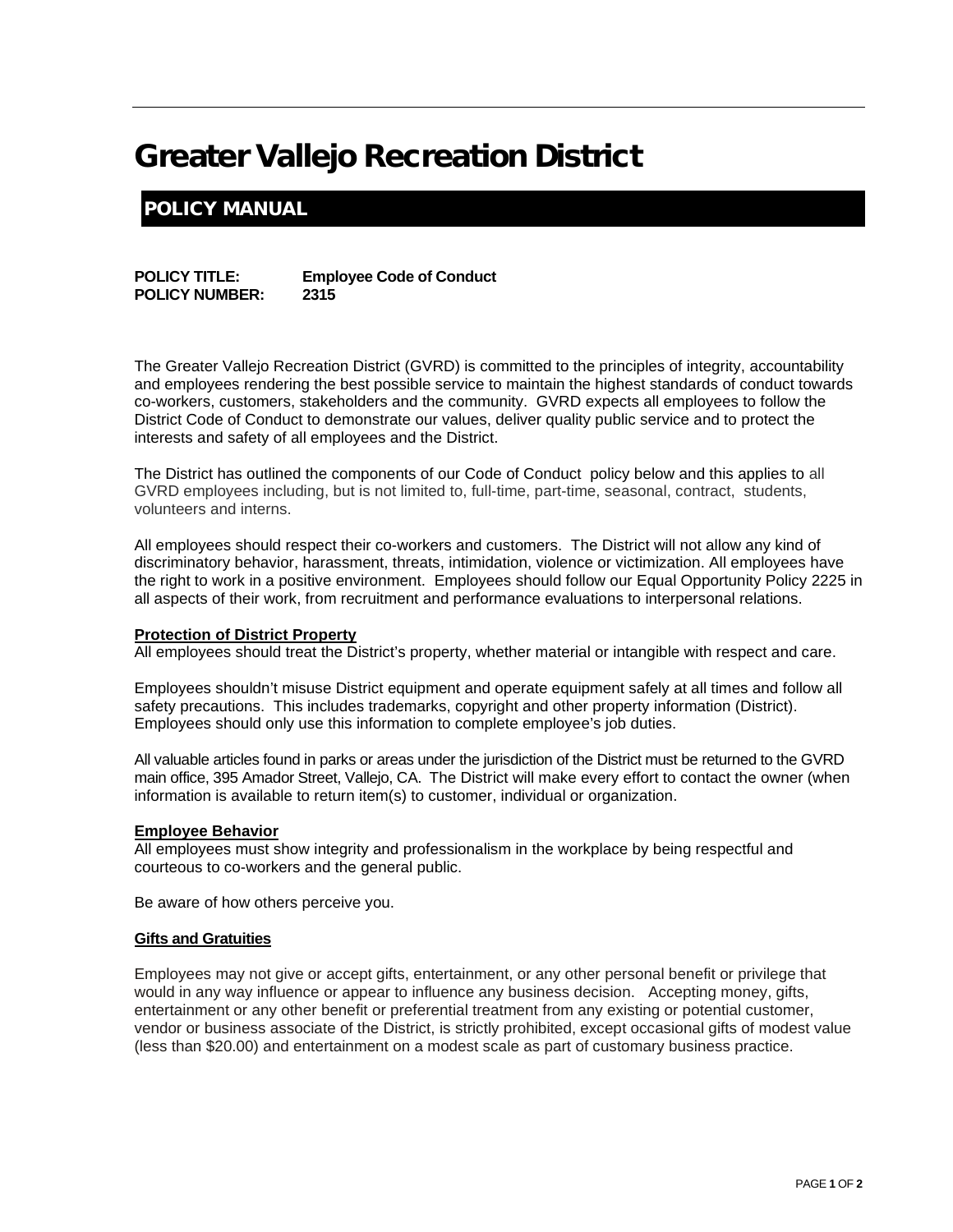GVRD employees may accept edible gifts of nominal value (less than \$20.00) that are offered equally to an entire work group.

District employees may accept items that can be displayed in public areas of GVRD facilities (such as flowers or food items).

Employees may accept handmade items by and from children under age 16.

This policy does not affect the authority of GVRD to accept gifts (for example, donations or bequests) in furtherance of its public agency purposes.

#### **Procedures**

Upon being offered or receiving a gift prohibited by this policy, an individual must notify the gift giver of this policy and graciously decline or return the gift.

If the gift is anonymous, the recipient must deliver the gift to the GVRD Main Office, 395 Amador Street, Vallejo, CA. and the gift will be donated to a charitable organization or placed in an employee random drawing.

#### **Accountability**

Each of us is responsible for knowing and adhering to the values and standards set forth in this Code and for raising questions if we are uncertain about District policy. If we are concerned whether the standards are being met or are aware of violations of the Code, we must contact the General Manager or the Human Resources department.

We take seriously the standards set forth in the Code , and if a violation occurs, an employee may be subject to warning, reprimand or suspension up to and including dismissal for the violation of the Code of Conduct.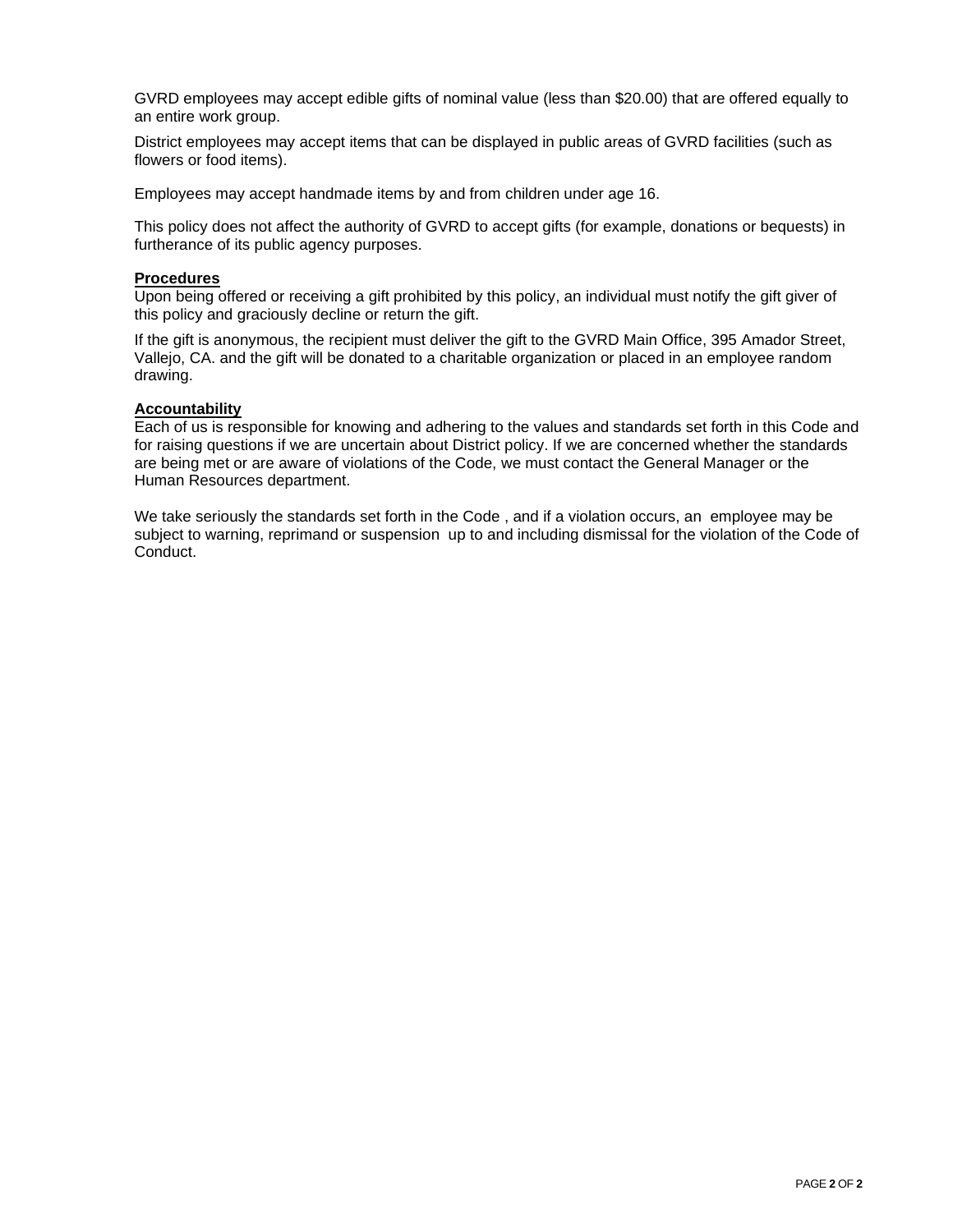Rules and Regulations

**POLICY NUMBER/TITLE: TBD Code of Conduct Rule and Regulation: TBD**

#### **Purpose**

The Greater Vallejo Recreation District has identified the standards outlined in this document as those expected to be met by employees in the conduct of their duties. This Employee Code of Conduct will assist District employees in their daily efforts to achieve and maintain certain standards in public service. The Employee Code of Conduct is applicable to all District employees. It is the duty of all District employees to fully acquaint themselves with and abide by the contents of this Employee Code of Conduct.

#### **POLICY**

It is the policy of the District that all employees are expected to discharge their functions and roles in an effective, dedicated, and safe manner and to observe, promote, and exhibit the following principles:

- **1. Safety**  All District employees must:
- a. Perform their assigned duties in the safest manner possible;
- b. Ensure at all times both the safety of themselves and the public;

c. Remedy any known unsafe condition immediately, up to and including removal or repair, temporary barricading, and reporting of the hazard to the Safety Committee or their immediate supervisor.

**2. Honesty and Integrity** – All District employees must:

a. Fulfill their duties and obligations responsibly and in a timely manner;

b. Deal with the public and their affairs fairly, effectively and sensitively to the best of their ability;

c. Work collaboratively and respectfully with colleagues; this includes but is not limited to; using respectful language (i.e. no profanity, yelling, raised voices, or harassment), meeting and adhering to necessary work deadlines, and following all requisite policies both in this policy manual as well as Union MOUs.

c. Administer public funds judiciously and efficiently;

d. Acknowledge and correct any errors as soon as possible;

e. Adhere to the policies, rules, regulations, instructions and guidelines governing the Greater Vallejo Recreation District.

#### **3. Impartiality and Objectivity** – All District employees must: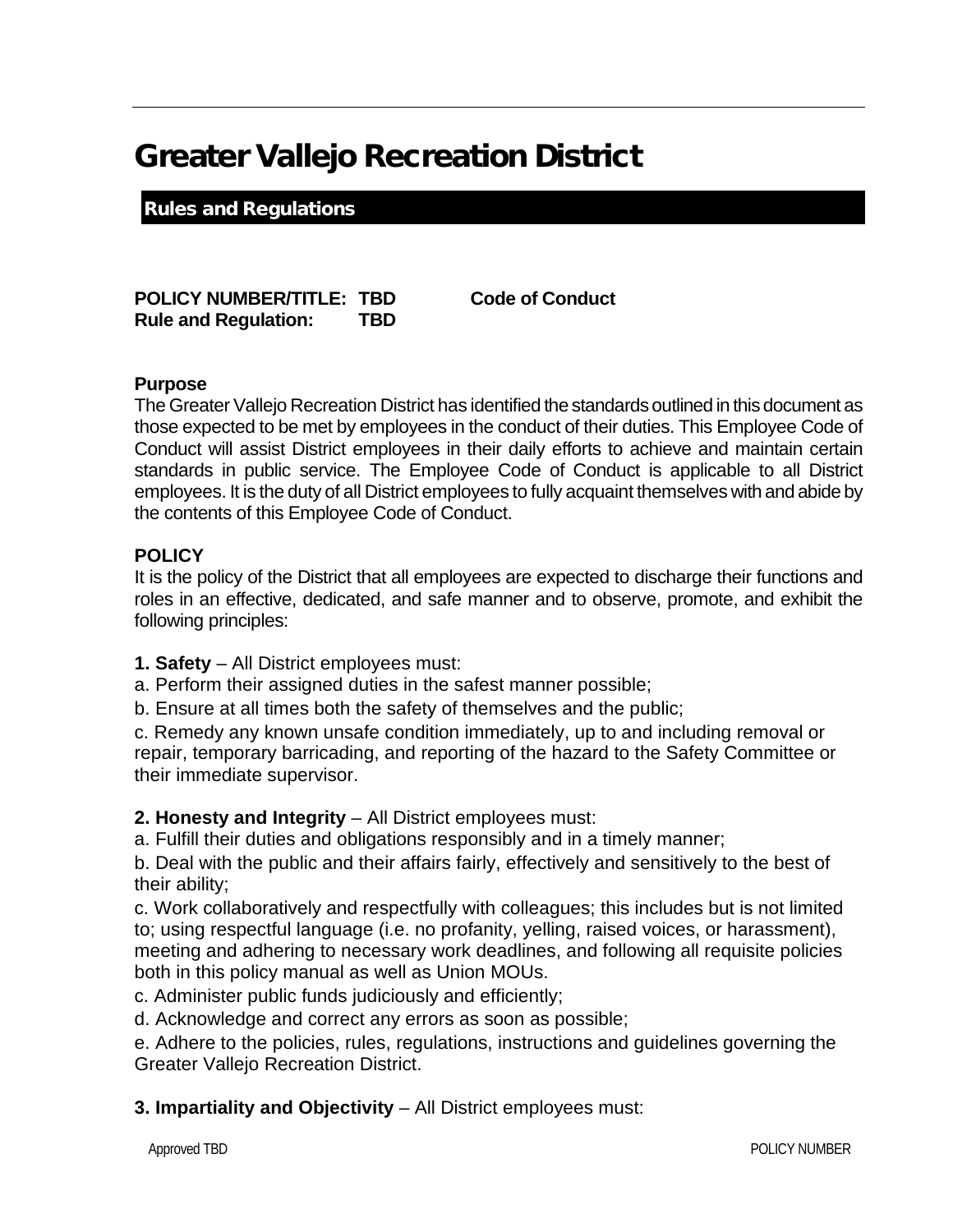- a. Ensure that fairness and equal opportunity are afforded to all;
- b. Provide sound advice and make decisions based on the facts;
- c. Be consistent in the application of any policies or guidelines of their District.

#### **4. Accountability and Transparency** – All District employees must:

a. Be open and transparent in all matters dealing with servicing the public;

b. Consider the ramifications of their actions or decisions to the public, the division, and the District as a whole;

c. Exercise prudence in the use of District funds, resources, and utilities.

#### **5. Leadership**

a. Management should promote and support the principles identified above by leadership and example;

b. Employees should be encouraged to show creativity where appropriate and initiative in the performance of their duties.

#### **6. Rights and Responsibilities**

a. The General Manager has a responsibility to make employees aware of this Employee Code of Conduct;

b. If an employee has a concern, he/she should start by talking to his/her supervisor or someone else in the management chain;

c. An employee who becomes aware of actions by others which he/she believes conflicts with this Employee Code of Conduct should report this to his/her supervisor or someone else in the management chain; alternatively, he/she may seek advice from the Human Resources Department;

d. Evidence of criminal or unlawful activity should be immediately reported to the supervisor, the Police Department, or other appropriate authorities.

The Greater Vallejo Recreation District occupies a position of trust and responsibility in the public. In meeting its obligations, the District expects all employees to carry out their responsibilities with the highest level of integrity and ethical behavior.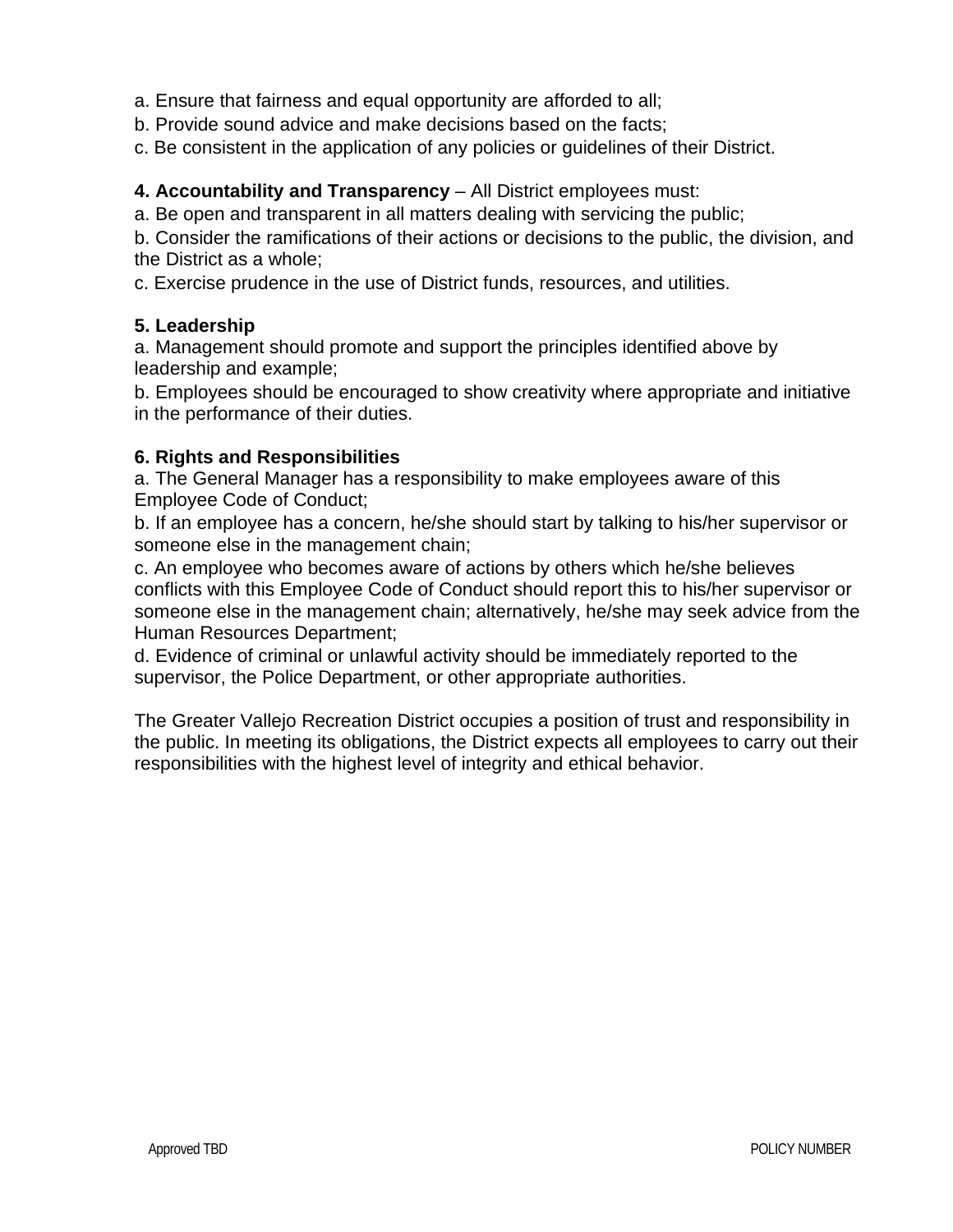POLICY MANUAL

**POLICY TITLE: Workers' Compensation/Occupational Sick Leave POLICY NUMBER: 2120**

#### Worker's Compensation

The District, in accordance with the California Labor Code, shall provide workers' compensation insurance coverage for employees who sustain work related injuries. The District is self-insuredand works through a Third Party Administrator for the processing of workers' compensation claims. Medical treatment is contracted through a health care provider network. Employees who are injured in a work related injury will be referred to the contracted provider for initial treatment.

#### Occupational Sick Leave

Occupational sick leave for employees injured in the line of duty shall be authorized when the General Manager, after consultation with the Third Party Administrator, determines that the employee is unable to perform his/her normal job duties. In these cases, the District will pay the difference between the allowance granted by Workers' Compensation Insurance and the amount the employee normally receives for the period of incapacitation, not to exceed six (6) months. Annual leave and sick leave will not accrue and step increases or other increases shall not be given to employees while receiving workers' compensation benefits. Employee sick leave shall not be charged against an employee off duty for occupational sick leave.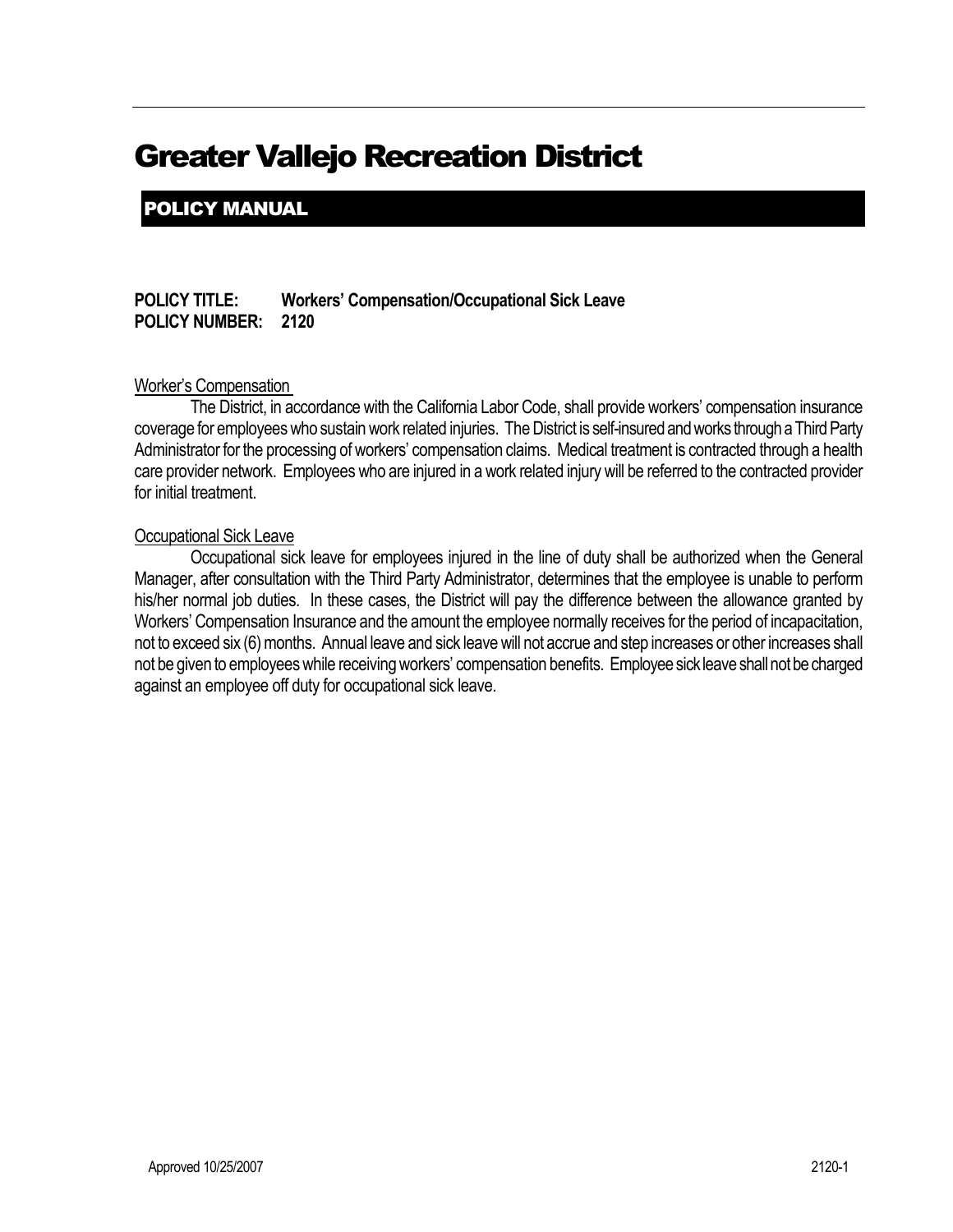**Rules and Regulations** 

**POLICY NUMBER/TITLE:** 2120 RR2120 **Rule and Regulation:** 

**Workers' Compensation/Occupational Sick Leave Good Faith Interactive Process** 

Procedures for Implementing the Good-faith Interactive Process

If an employee has been injured on the job and has missed work due to injury;

- 1. The injured employee may not return to work without a release from his/her physician stating that he/she can work without restrictions.
- 2. If the employee's physician releases the employee to work with restrictions, the following will provide the quidelines;
	- A) The employee shall meet with the Human Resource Manager, to discuss those restrictions:
	- B) Human Resource Manager shall review those restrictions, in relation to the essential functions and the usual duties of the employees job:
	- C) The Human Resource Manager will then meet with the General Manager and present a recommendation on the employees' ability to perform those usual duties of his/her job. with the restrictions placed by the physician. The General Manager may consult with the employee's supervisor prior to making the decision;
	- D) If it is determined that the employee can perform the duties, with the restrictions, then the employee may return to work;
	- E) If it is determined that the employee cannot perform the usual duties with restrictions, then the Human Resource Manager will discuss other vacant positions or other work that may be available for the employee, with the General Manager. This evaluation will include reasonable accommodations that may be made, allowing the employee to resume work.
	- After meeting with the employee the General Manager will determine whether to  $F$ ) accommodate restrictions or assign the employee to an equivalent vacant position the employee is qualified to perform. The District shall provide reasonable accommodations as needed, or a lower graded position if available, or may temporarily assign tasks the employee will be able to perform while recovering;
	- G) If after conferring with the employee, and the General Manager determines that the District cannot accommodate the restrictions, then once the employees condition improves and the restrictions are lessoned or removed, then the General Manager will again review as outlined above;

Approved 1/25/2011 **RR2120**